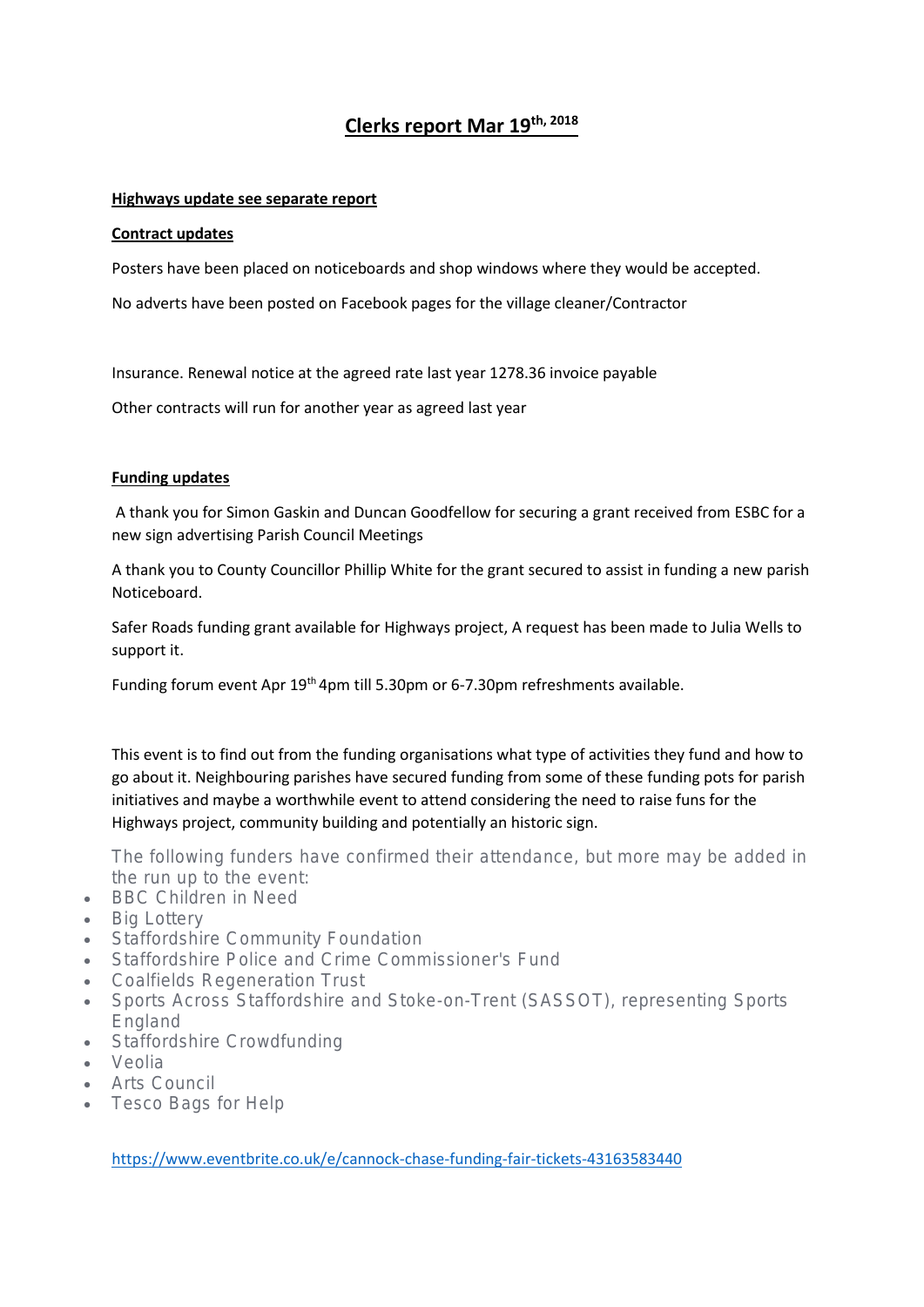LOCATION Rugeley Community Church Rugeley WS15 2HX [View Map](https://www.eventbrite.co.uk/e/cannock-chase-funding-fair-tickets-43163583440#map-target)

## **Audit**

The clerk will be attending a training session to find out how the new external auditor will conduct the audit this year and look at the new Annual Return requirements.

### **Park Pale Update**

Land registry information has been received from the Solicitor confirming the transfer of a strip of land to the parish council from Miller properties.

A tree survey has been completed on the sycamore trees that residents were concerned about. The trees were reported to be healthy and no action was recommended. A future survey should be completed in three years.

### **Pension update**

No pension rate change for the clerk or the council as changes were implemented last year. The end of year audit is now due to be completed by the clerk.

#### **GDPR Data Protection officer**

#### **Data Protection Webinar**

Your Society is offering 90-minute webinars hosted by Patricia Marks to summarise the new General Data Protection Regulation (GDPR) and provide information on how you can ensure your council is compliant.

The cost is £30 + VAT for SLCC members and £35 + VAT for non-members. **Webinars in 2018**

#### **28th March [10am-11.30am](https://customer.slcc.co.uk/Events/Book/274)**

## **GAP analysis work**

- Virtual electronic check list for Parishes to complete and return.
- A series of changes will be flagged in the document. Parishes must complete the document and return to the DPO.
- The responses will be assessed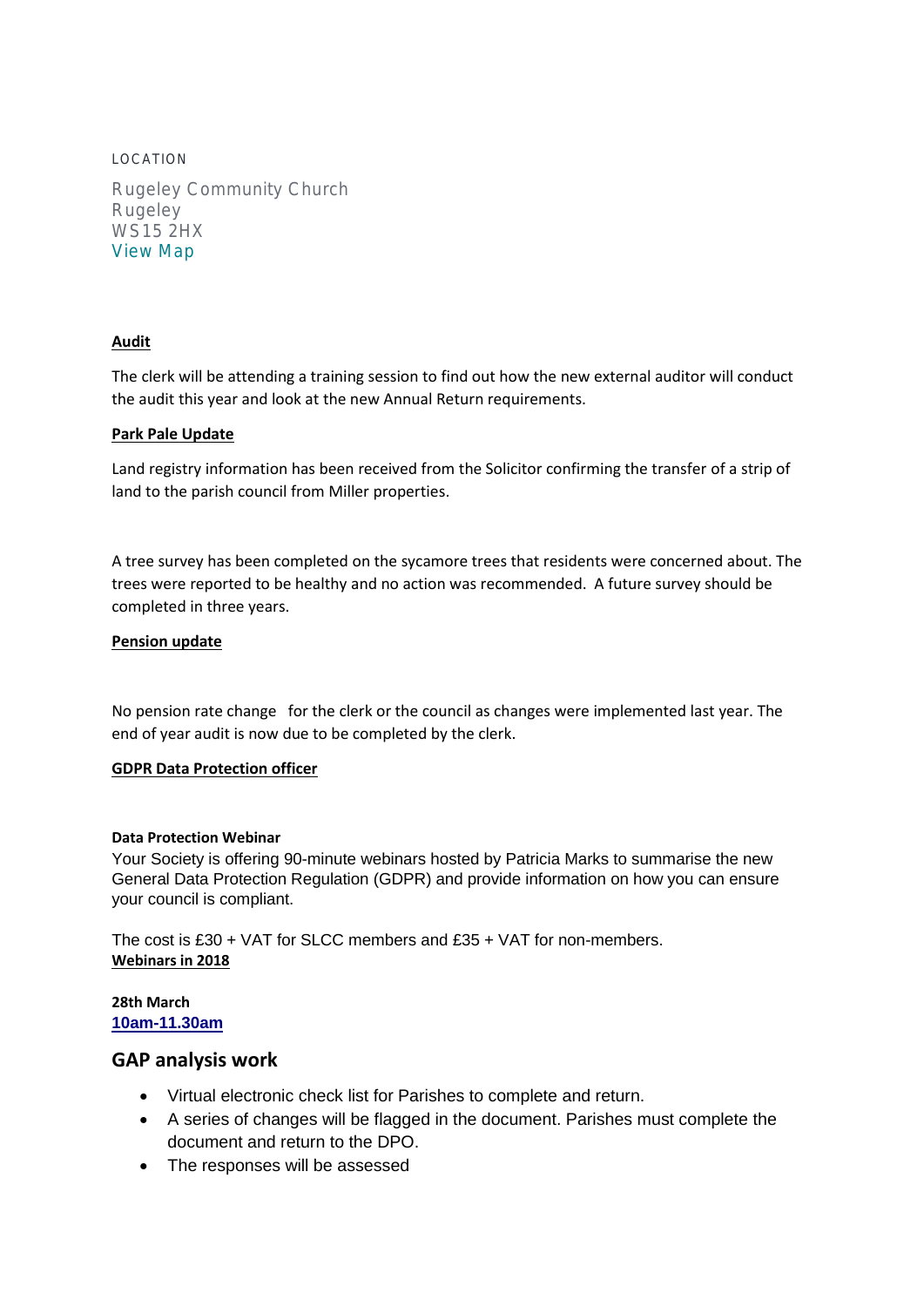- Recommendations will be provided in response to GAP analysis to ensure compliance with the GDPR.
- This does not include specific advice just high-level recommendations

## **(Cost: £140)**

## **Tree stumps costs clerks report and the reason for the tree protecting the walls**

**£160 tree removal**

## **Data Protection Officer Service**

**Tier 1 £150 per annum: Tier 2 £250 per annum: Tier 3 £450 per annum**

**NB Charges will be subject to VAT**

**See over for details**

## **Data Protection Officer Service Staffordshire County Council.**

Sign up will be available throughout the year for an annual package however; it is advisable to sign up in May 2018 when the GDPR comes in to force. Three tiers of service are available with the lower tier being more an insurance service (just in case of issues) and the higher tier being a fully comprehensive questions and training package ideal for larger parishes and those wishing to ensure full compliance with the legislation and implement the recommendations made in the GAP analysis.

## **Provision of DPO services tier 1 including**

- Sign off of data protection impact assessments;
- Sign off records of processing
- Support in liaison with the ICO
- Total 2 hours

## **£150**

## **Provision of DPO services tier 2 including**

- Informing/advising on obligations to comply with GDPR via email updates
- Sign off of data protection impact assessments;
- Sign off records of processing
- Support in liaison with the ICO
- Total 4 hours to include general ad hoc GDPR support and advice.

## **£250**

## **Provision of DPO services tier 3 including**

- Informing/advising on obligations to comply with GDPR via email updates
- Sign off of data protection impact assessments;
- Sign off records of processing
- Support in liaison with the ICO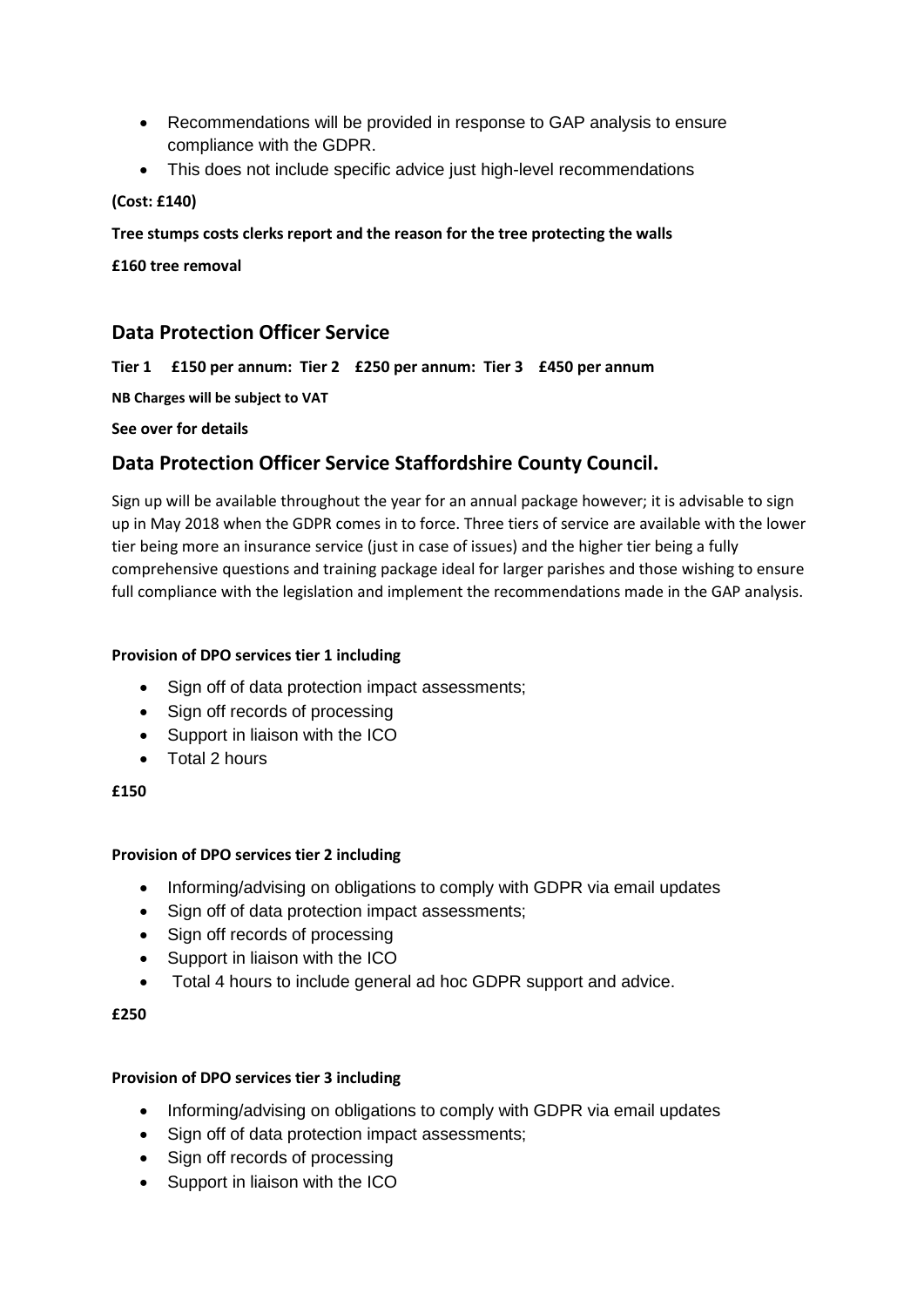- Total 6 hours to include general ad hoc GDPR support and advice.
- Annual refresher training once a year arranged by Staffordshire Parish Council Association in Stafford

### **£450**

**Church** – Maria has organised some quotes for the removal of tree stumps and will arrange for one more.

#### **Website** Tuburyparishcouncil.co.uk

The website is now live and in future the agendas, meeting papers and minutes will be available on there and no printed copies will be produced other than agendas or meeting documentation distributed at the meeting.

The community Council Association (BEST KEPT VILLAGE) charity is merging with Support Staffordshire.

### **Budget**

The figure set out on the in the budget for 18/19 remembrance and 1000 Village events 1000 Contingencies Admin 3000 Tosca 1000 Election 5000 Burial ground earmarked reserve 10,000 Community Building 5000

Estimated carry forward balance £39516 amount estimated in the budget would be £35463

#### Borough Council update from Cllr D Goodfellow

The community building potential enhancements such as fencing off an area suitable for the scouts for camping etc, further parking, and potentially raising the roof height are under discussion. The planners were also going to establish whether a new agreement could be entered into which may assist in the legal fees issue. Financial assistance for legal fees maybe made by the Borough Councillors.

| <b>DETAILS</b>                      |                         | <b>SUB</b> | <b>VAT</b> | <b>TOTAL</b> |
|-------------------------------------|-------------------------|------------|------------|--------------|
| Karen Duffill                       | Clerks Salary           | 879.22     |            | 879.22       |
| Karen Duffill                       | <b>Clerks Expenses</b>  | 25.92      |            | 25.92        |
| Karen Duffill                       | Postage                 | 9.55       |            | 9.55         |
| <b>Tutbury Preschool</b>            | Outdoor classroom grant | 500        |            | 500.00       |
| Jrb Enterprise Itd                  | Dog foul bags           | 136.95     | 27.39      | 164.34       |
| <b>Staffordshire Parish Council</b> |                         |            |            |              |
| Ass                                 | Subscription            | 480        |            | 480.00       |

#### **Accounts for Payment**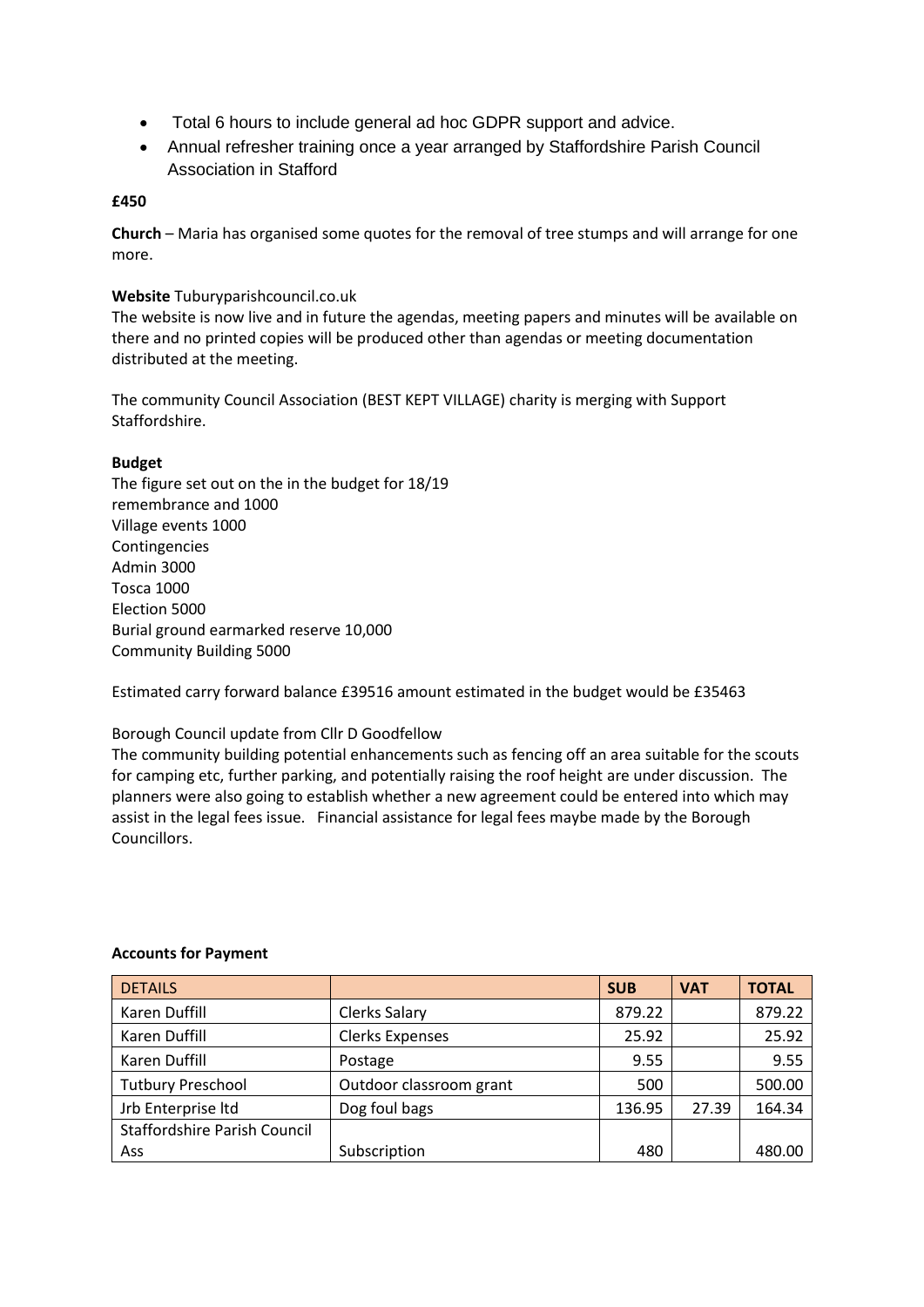| <b>Community Council of</b> |                                  |        |       |        |
|-----------------------------|----------------------------------|--------|-------|--------|
| Staffordshire               | Best Kept Village entry          | 17     |       | 17.00  |
|                             | Legionella control Monthly check |        |       |        |
| <b>Sterilizing services</b> | iny 37443                        | 45.00  | 9.00  | 54.00  |
| Aucuba Landscapes           | Churchyard contract inv 3957     | 198.87 | 39.77 | 238.64 |
|                             | Tree and Woodland Report Park    |        |       |        |
| Ben Bennett                 | Pale                             | 260    |       | 260.00 |
| Sign Craft Bretby           | A board meeting sign             | 140    | 28.00 | 168.00 |
|                             |                                  | 1278.3 |       | 1278.3 |
| Came and Company            | Insurance                        | 6      |       |        |

### **PLANNING MATTERS**

**P/2018/00190 Erection of a single storey front extension and first floor rear extension 37 Ironwalls Lane, Tutbury, DE13 9NH**

**P/2018/00196 Erection of a two-storey side and single storey front and rear extensions 14 Park Lane, Tutbury, Staffordshire, DE13 9JH**

**P/2018/00214 Erection of a two-storey rear extension and extension to existing front canopy 90 Ferrers Avenue, Tutbury, Staffordshire, DE13 9JJ**

**P/2018/00267 Felling of 1 Scots Pine 29 High Street, Tutbury, DE13 9LS**

**P/2017/01395 Erection of a two-storey side and single storey rear extension33 Wakefield Avenue**

#### **DECISIONS**

Application under Section 73 of the Town and Country Planning Act 1990 for the continued use of the retirement dwelling without complying with Condition 3 of the planning permission P/2014/01489 dated 9th January 2015 relating to occupation by persons aged 55 and over

10a Retail Unit Webb Corbett House, Ludgate Street, Tutbury, DE13 9DH

in accordance with the submitted documents and plans and subject to the condition(s) specified hereunder:

The development hereby permitted

Erection of a detached industrial building comprising of 2 units for General Industrial (Class B2)

Land at, Fauld Industrial Estate, Fauld Lane, Fauld,

**PERMITTED**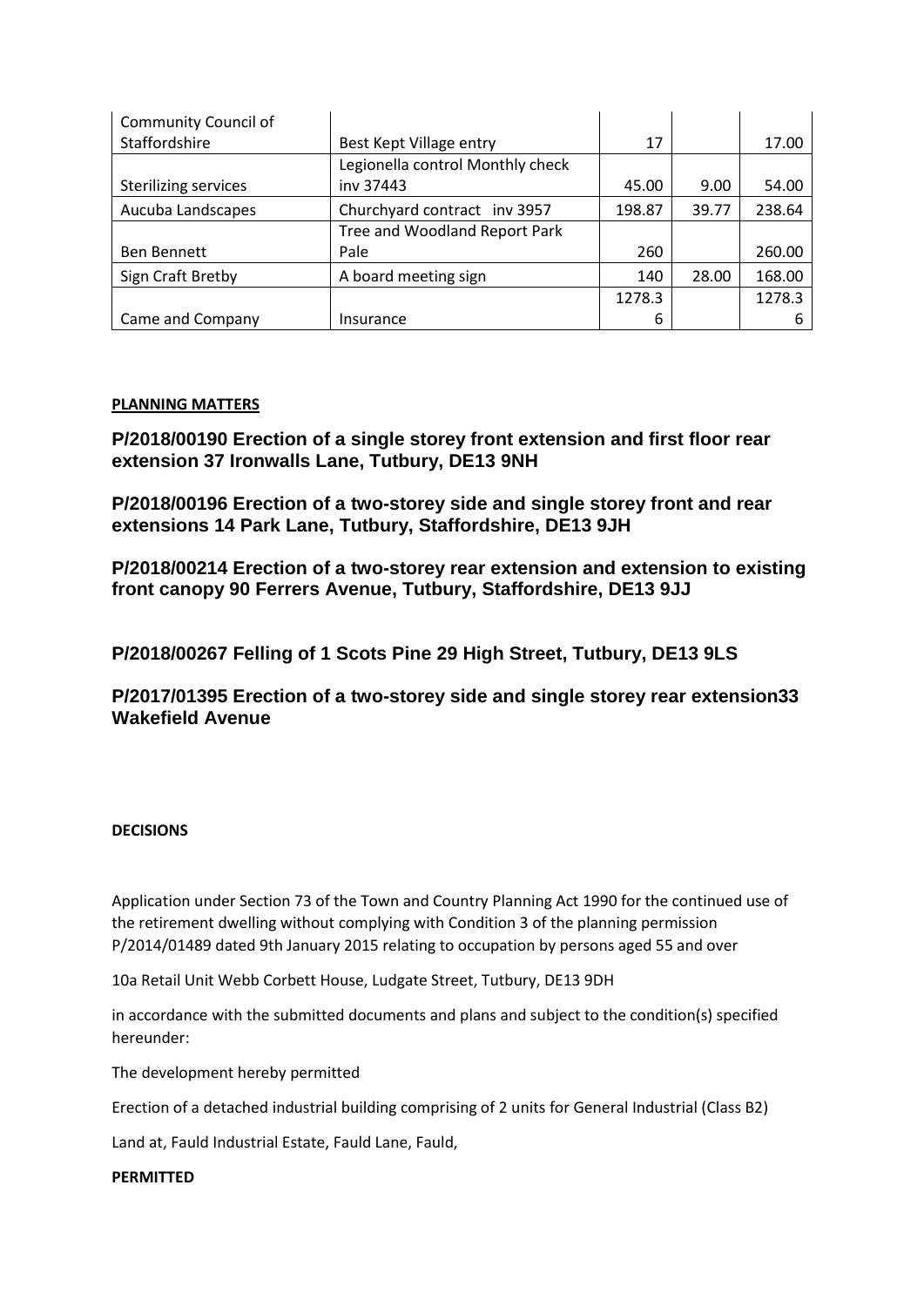## Proposal:

Crown reduction in height by 30% of 1 Ash tree, 1 Sycamore tree, 1 Cherry tree and 2 Hawthorne trees and removal of stumps and epicormic growth of 1 Cherry stump & 2 Chestnut stumps

Location:

Tutbury Mill Mews

Lower High Street

## **COMMENT NO OBJECTION PERMITTED**

## **Correspondence**

## **CoPAA Status Report for February 2018**

This is a short report – return to full reports next time

After further attempts at contact with ChurchCare, I have had a conversation with Janet Berry, Head of Conservation, and CoPAA has been awarded a £1,500 Conservation Report grant – there are many conditions and caveats but we should be able to steer our way through them.

This brings total funding to £47,100 against *estimated* project costs of £63,000.

Now that we have the grant from ChurchCare, we can move forward on the Conservation Report et al.

## **Wreath Holders**

Following the successful conservation and Rededication of the War Memorial at St. Mary's Priory Church, Tutbury, the long-awaited, and unique, Wreath Holders have now been installed in the Churchyard and the Remembrance Wreaths placed on them as well as Remembrance Crosses.

You can read about them and see the pictures on the Church website at [www.tutburystmarys.org/news/wreath-holders](http://www.tutburystmarys.org/news/wreath-holders)

EMAILS received from Mr R Nuth.